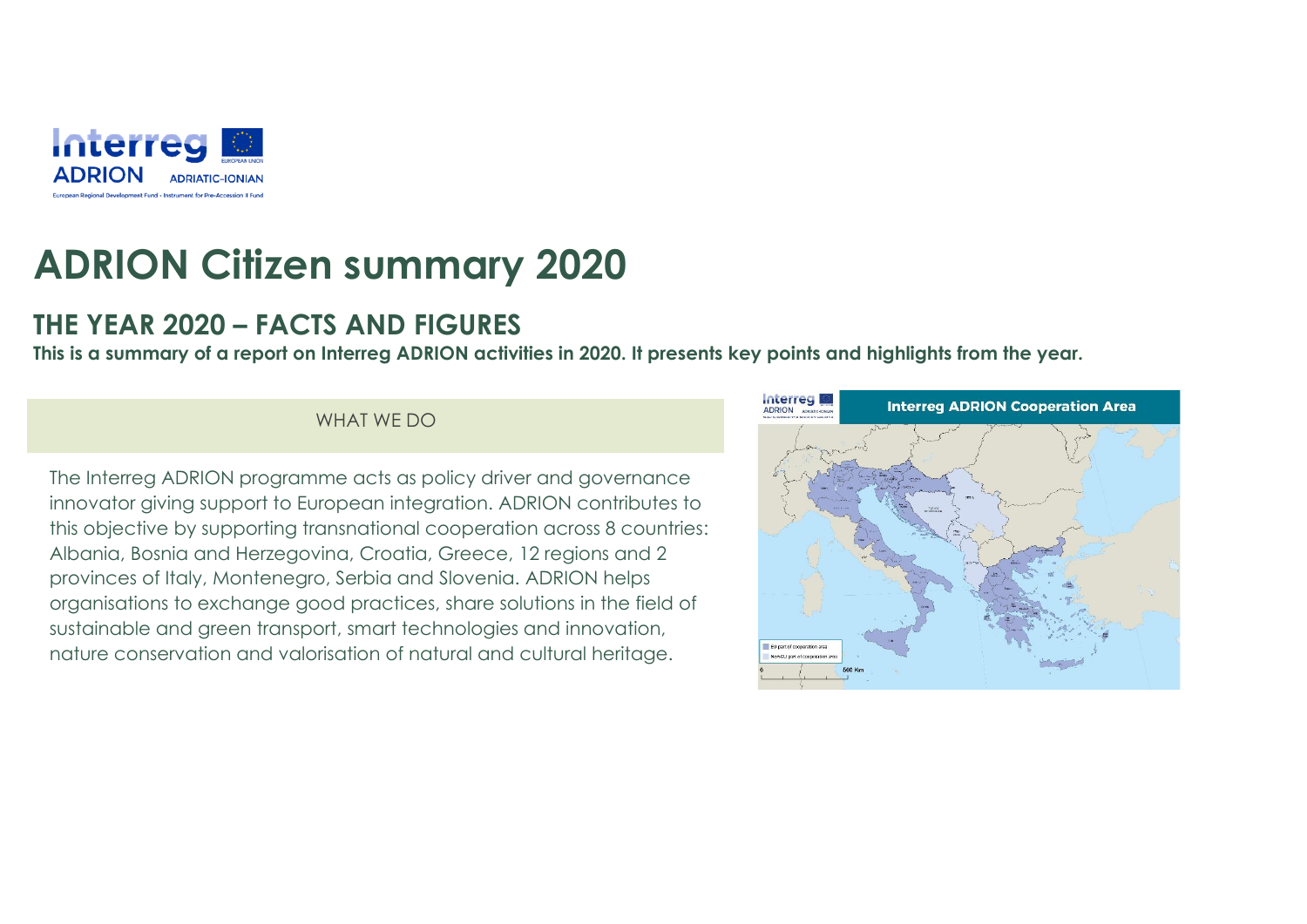#### **ADRION PROJECTS**



In 2020 Interreg ADRION funded additionally **5 projects** selected in the frame of the 3rd calls for proposals launched in 2019. The projects focus on Smart Specialization Strategy (S3) for Blue Growth, Social Innovation, Maritime Transport and City Transport. Overall ADRION is now funding **61 standard projects** encompassing all priority axes supported by the programme: **17 projects** which supports the blue growth sector (including small scale fishery and aquaculture, shipbuilding and biotechnology), social innovation, energy efficiency and bioeconomy. **13 projects** on environmental protection focusing on biodiversity, nature conservation, marine pollution, risks prevention and management as well as **19 projects** on the valorisation of cultural and natural heritage promoting sustainable tourism and creative industries. **12** projects contributing to green and sustainable maritime transport, intermodal and urban mobility. The Programme has involved **555 beneficiaries** which includes mostly public organisations (national, regional and local) and research institutes and, to a minor degree, business organisations, SMEs and sectoral agencies.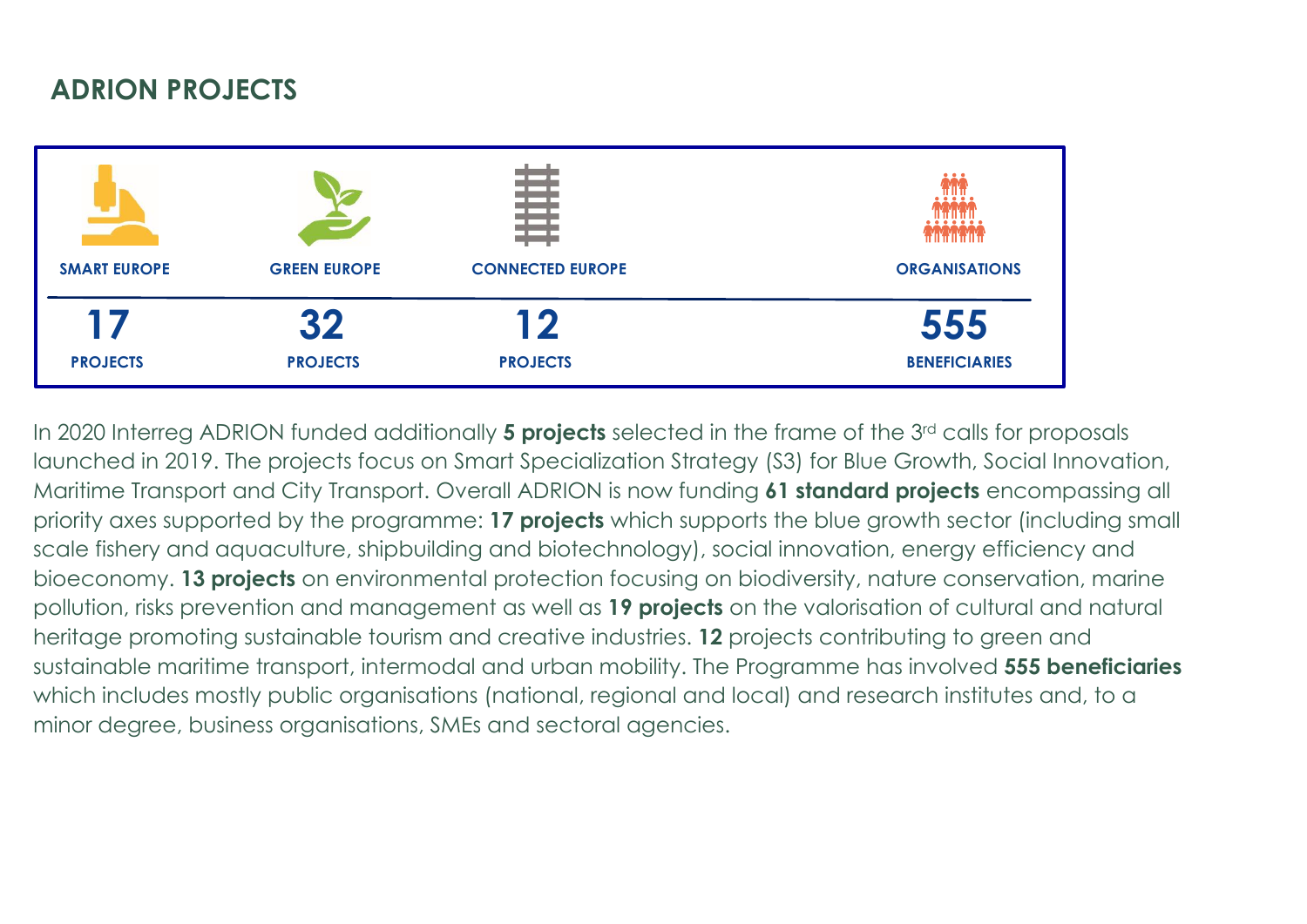### **ADRION Short Stories**

The main results of the 61 projects are being showcased through the campaign [#ADRIONShortStories](https://www.adrioninterreg.eu/index.php/projects/adrion-short-stories/)



**Inter-connect** focuses on the promotion of combined transport alternatives including soft mobility measures (e.g. integrated ticketing, harmonized timetables and procedures) to boost rail-sea based passengers transportation in the Adriatic Ionian area.

## **INNOXENIA: TRACKING TOURISM INNOVATION IN THE REGION**

What do we mean when we talk about innovation in the tourism sector? This is a very broad topic, spanning from technology to creative initiatives. Apparently, innovation is largely present in this sector, but how can we measure its impact on the market as well as on the territories? The ADRION funded project **Innoxenia** has responded to this challenge by developing a comprehensive database called "**Tourism Innovation Observatory**". with the aim to collect data from different sources targeting the tourism destinations of the Adriatic-Ionian area, to analyse trends, and ultimately to draw some considerations which can help operators to improve their business.





#AdrionShortStories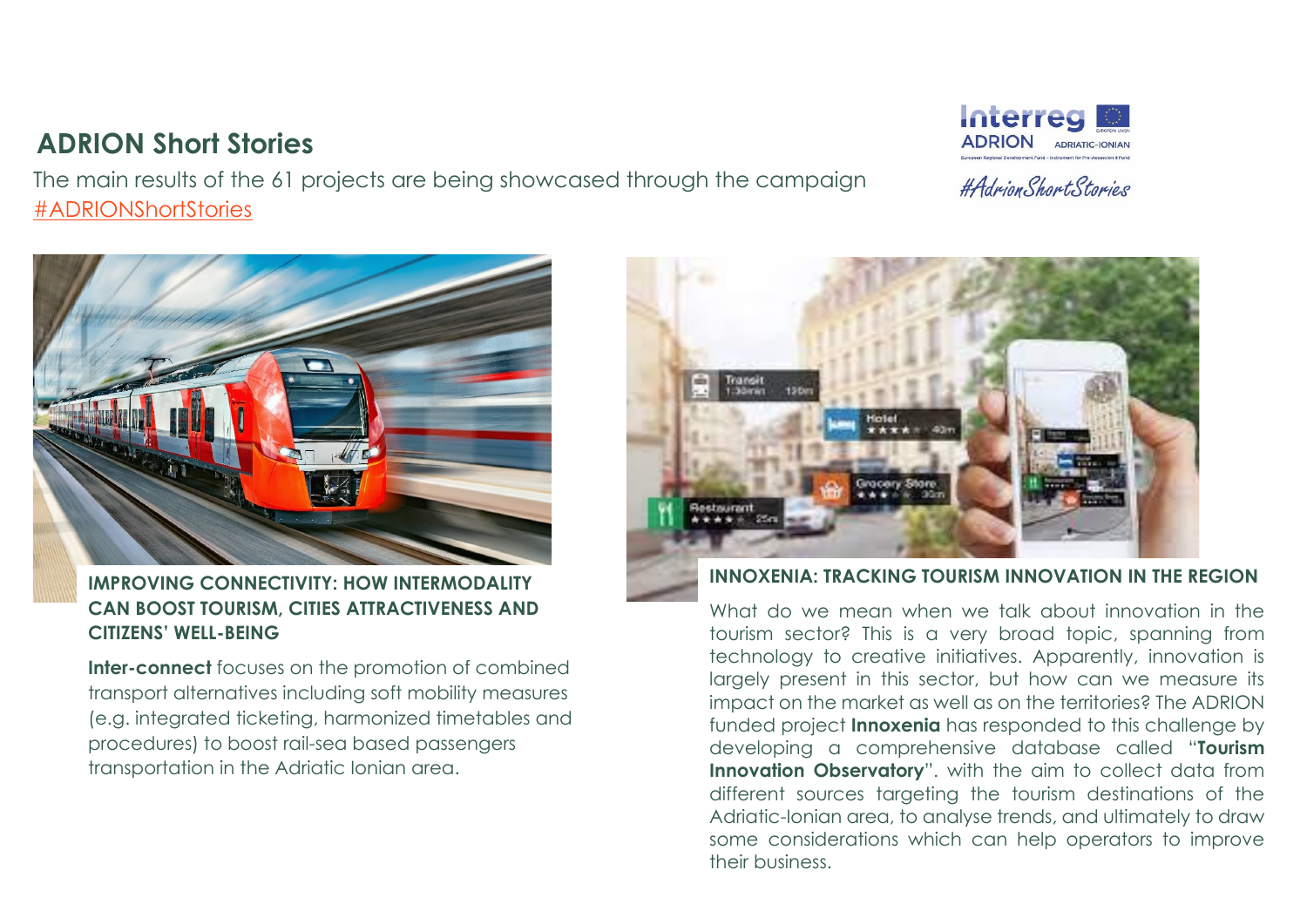

**On 15 September 2020, a new episode of SMART REGION on EURONEWS featured the project I-STORMS.** The project combines the know-how of environmental and meteorological institutions with the on-the-ground experience of municipalities and civil protection agencies dealing with disaster management. I-STORMS seeks to improve the early warning and civil protection procedures in sea storm emergencies through transnational cooperation.

#### **ADRION Capitalisation Strategy**

ADRION has set up **5 Thematic Clusters** composed of funded projects with the scope to facilitate exchanges on complementary topics and to ease the re-use of results.

ADRION Thematic Clusters:

- Blue Growth and related Smart Growth
- Coastal and Marine Environment management
- Towards sustainability in cultural and natural tourism destinations
- Integrated multimodal sustainable water and land transport
- Urban and low carbon intermodal mobility for passengers

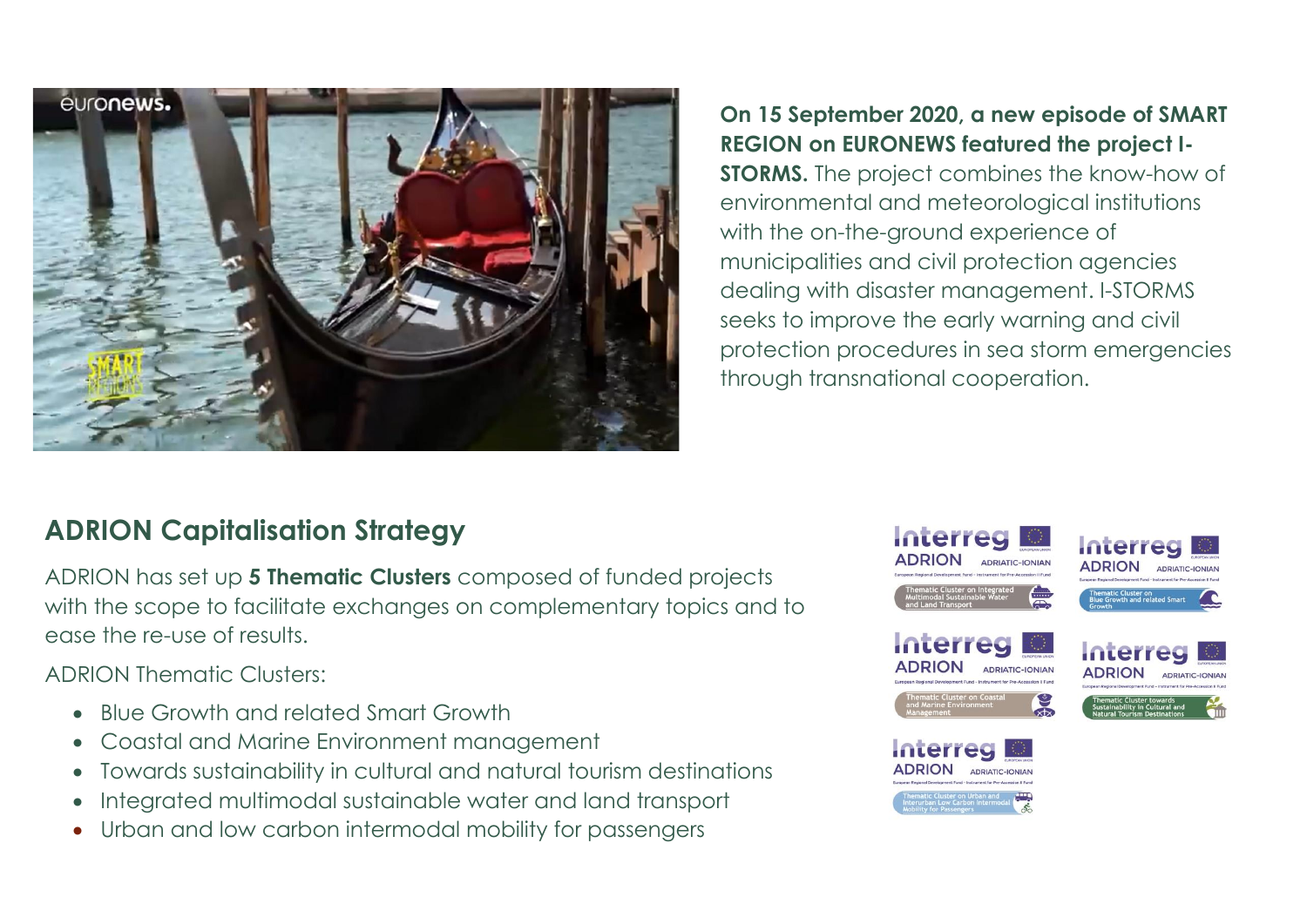The joint work of the ADRION Thematic Clusters gave inputs to each thematic sector by developing joint policy paper with scientific recommendations and roadmaps for influencing policy debate, new project ideas to be potentially funded, newsletters promoting cluster's activities and the outcomes of the involved projects.

#### **Programme events**

On 3rd and 4th December 2020 ADRION has organised its **Annual Event** back-to-back with the **Programme Capitalisation event**. The overall goal was to strengthen the community of stakeholders and promote the Programme achievements through discussion's panels, showcase of project's results and informative sessions. The Capitalisation event marked the hand-over of the Thematic Cluster's (TCs) activities to the projects funded under the 2nd Call for Proposals. The new projects were asked to join **TC towards sustainability in cultural and natural tourism destinations** and **TC on Coastal and Marine Environment management**. The events gathered more than 150 online attendees.

The Programme gave support to its beneficiaries by organising the **ADRION Implementation Seminar** for 2nd Call projects on 23rd September and **Lead Partner Seminar** for 3rd Calls projects held on 10th September 2020.